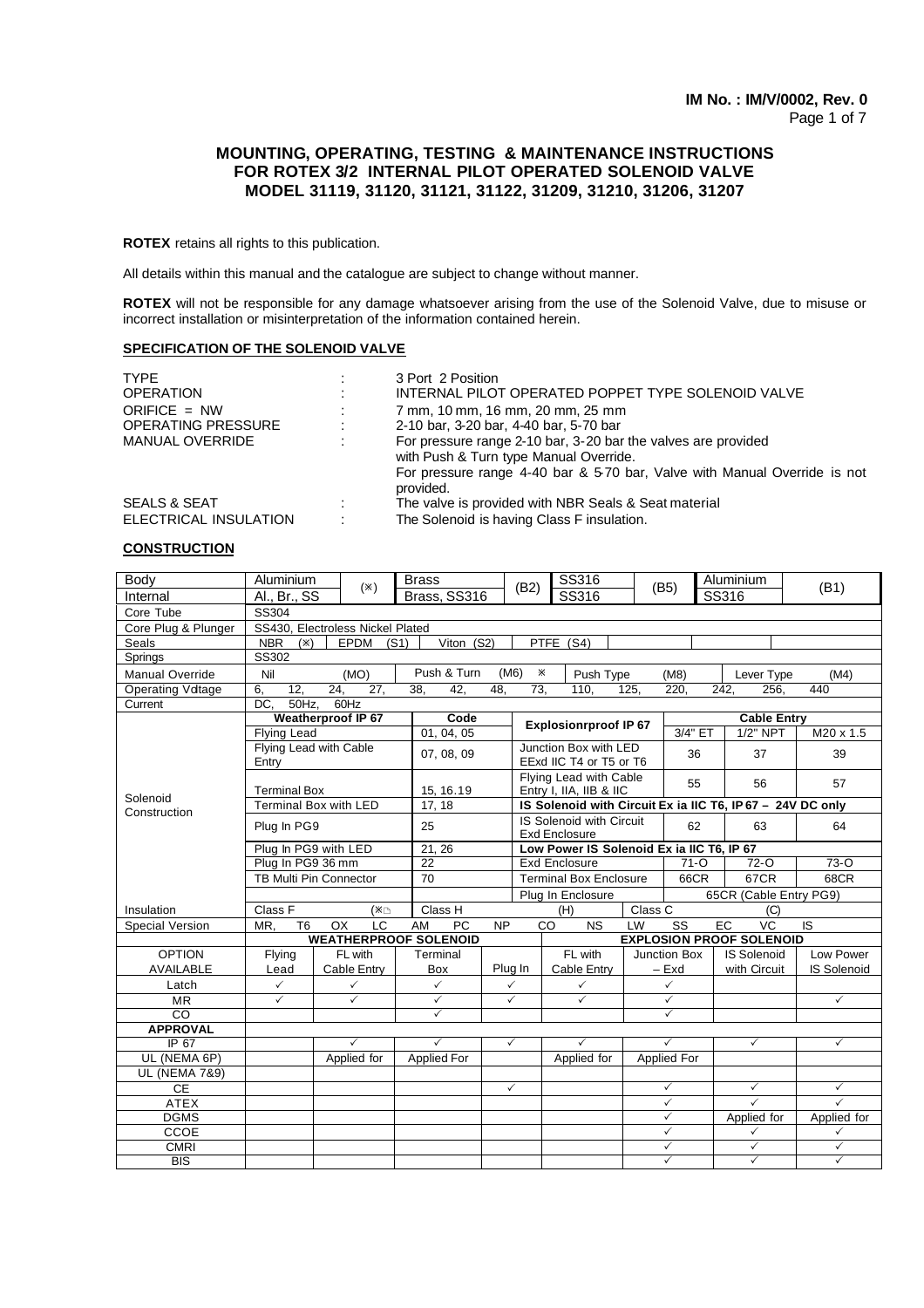## **IDENTIFICATION ON THE SOLENOID VALVE**

### **a) VALVE LABEL**

Label on the **ROTEX** Solenoid Valve shows the following details :  $(1)$ 



| (1) | Logo + Name & address of the Manufacturer   |     |                               |  |  |  |  |
|-----|---------------------------------------------|-----|-------------------------------|--|--|--|--|
| (2) | Valve Type / Code                           |     |                               |  |  |  |  |
|     | 31119                                       |     | $=$ Valve Model               |  |  |  |  |
|     | Suffix                                      | $=$ | Nil                           |  |  |  |  |
|     | 16                                          |     | $=$ Orifice $\varnothing$     |  |  |  |  |
|     | 4G                                          |     | = Port Connection (BSP)       |  |  |  |  |
|     | B2                                          | $=$ | <b>Body Material (Brass)</b>  |  |  |  |  |
|     | S2                                          |     | $=$ Seal Material (Viton)     |  |  |  |  |
|     |                                             | $=$ | Manual Override (Push & Turn) |  |  |  |  |
|     | 110 V                                       |     | $=$ Solenoid Voltage          |  |  |  |  |
|     | 50 Hz                                       | $=$ | Current (AC)                  |  |  |  |  |
|     | 22                                          |     | Solenoid Construction         |  |  |  |  |
|     |                                             | $=$ | (Enclosure: Plug In)          |  |  |  |  |
|     | н                                           | $=$ | Solenoid Class 'H' Insulation |  |  |  |  |
|     | Sp. Version                                 | $=$ | Nil                           |  |  |  |  |
| (3) | Work Order reference / Sr. No. of the Valve |     |                               |  |  |  |  |
| (4) | <b>Operating Pressure</b>                   |     |                               |  |  |  |  |
|     |                                             |     |                               |  |  |  |  |

- (5) Month & Year of manufacture
- 
- 
- 
- (8) ATEX Ex mark for Valve (Non Electrical Part)<br>(9) "CE" mark for ATEX and/or PED compliance. "CE" mark for ATEX and/or PED compliance.

- 
- 
- 
- = Solenoid Construction (Plug In DIN)
- H = Solenoid Class H Insulation
- (3) Plan No. & Manufacturing Month / Year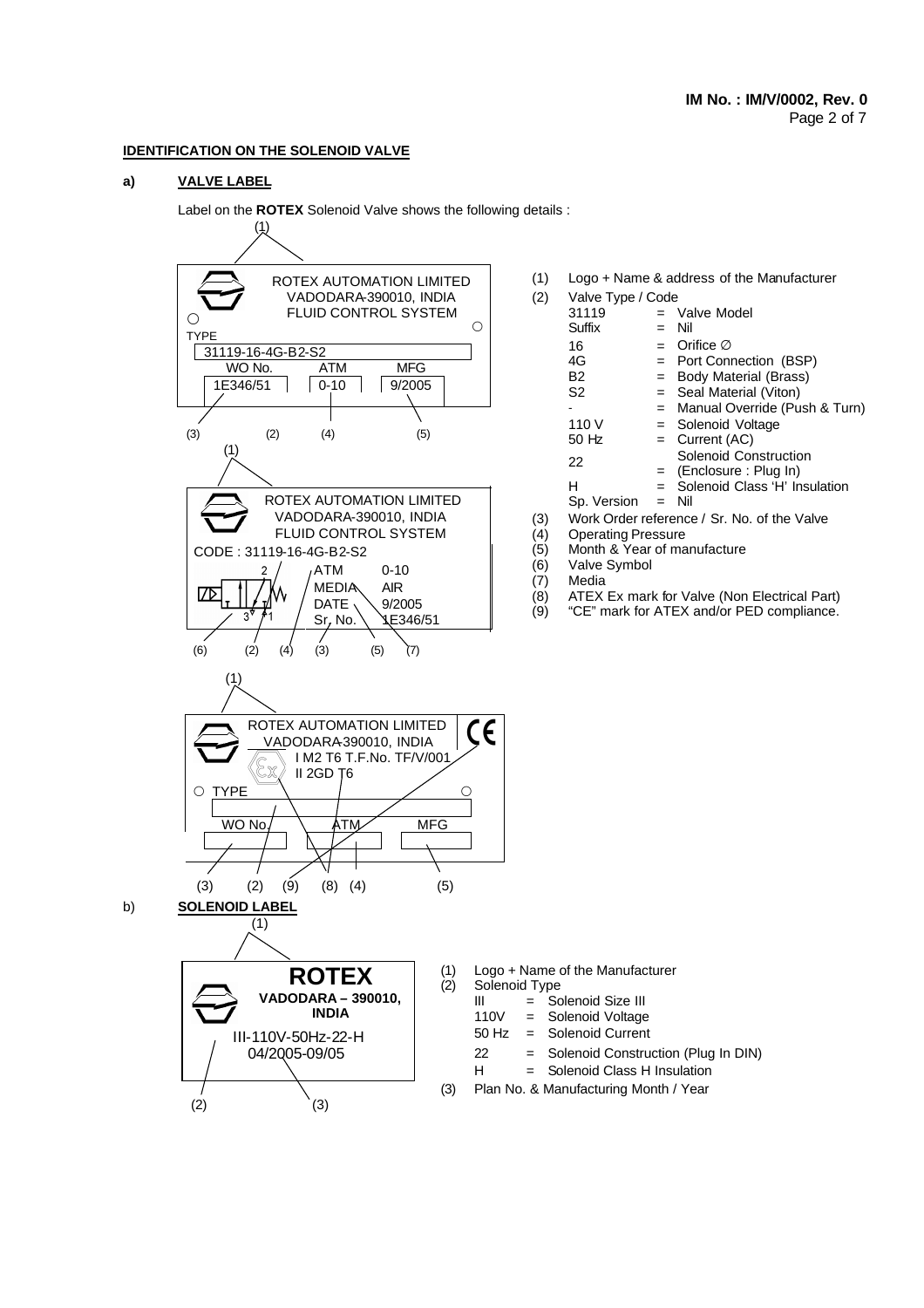## **c) PORT IDENTIFICATION**

- A solenoid Valve with NPT (F) threading is normally marked **"N"** near the port and with Metric threads are marked **"M"**. For ports with BSP threads, there is no marking.
- d) Voltage, current & other details are additionally marked/punched on the solenoid.

## **A** NOTE : The product without label is out of warranty and risk.

#### **CONNECTION**

| VALVE TYPE              | <b>FUNCTION</b> | IN | OUT | <b>EXHAUST</b> | <b>PILOT VENT</b> |
|-------------------------|-----------------|----|-----|----------------|-------------------|
| 31119.31120.31121.31122 | NC              |    |     |                |                   |
| 31209,31210,31206,31207 | NΟ              |    |     |                |                   |

#### **(A) OPERATING PRINCIPLE**

When the solenoid is de-energised and pressure applied at the inlet port, a part of media from the inlet is drawn through the pilot passage which is blocked under Plunger (Part-30). Port (2) and Port (3) are connected whereas Port (1) is blocked.

On energisation of the solenoid, Plunger (Part-30) moves up thereby blocking pilot vent orifice. The air from pilot passage acts on the piston thus, pushing the poppet assembly down and thereby connecting to Port (1) to Port (2) and blocking Port (3). On de-energising the solenoid, the pilot air is vented through pilot vent. Thereby the spring and media air pushing the poppet assembly up.



#### **(B) MOUNTING/INSTALLATION PROCEDURE** :

#### 1. ENSURE THAT :

- a) While storing, keep the valve in cool, dry, dust free area.
- b) On receipt of the valve, in case if the same is to be removed from the sealed plastic bag for inspection/testing, put them back with dust plugs on its ports and sealing the plastic bag as soon as the inspection/testing is over.
- c) The valve should be removed from its card board and/or plastic bag just before the installation.
- d) Flush lines before installing the valve.
- e) To avoid pressure drop and to achieve optimum parameters, Pipe / Tube / Fitting from the source of pressure to the valve and to the connected equipment should have ID which is ≥ NW (Orifice) of the valve.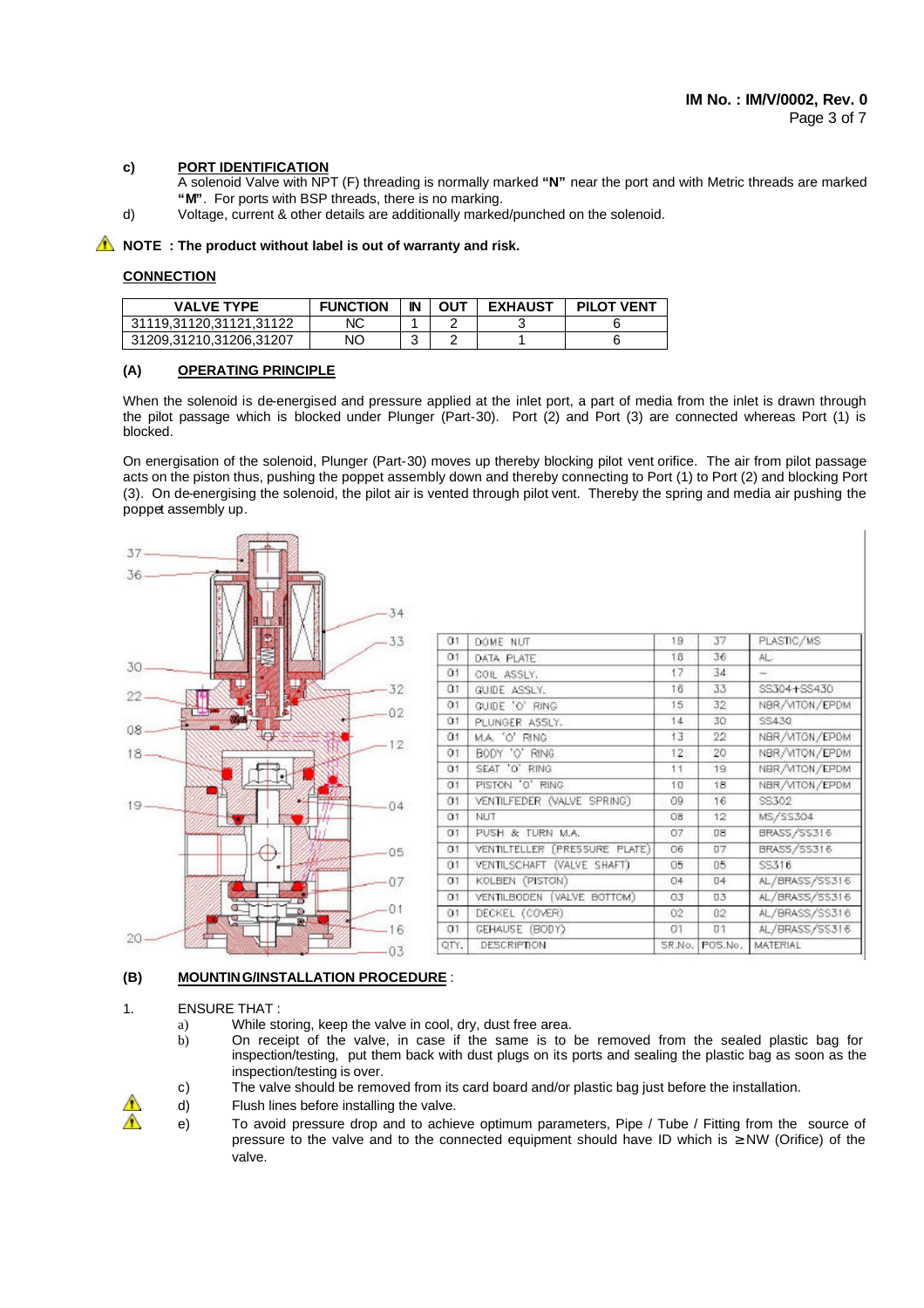f) To avoid pressure drop, if more than one valve is being operated simultaneously from a common header, then minimum ID of the header can be calculated as under. ID Header =  $\sqrt{(NW^2 \times n)}$  n = Number of Valves operating at a time and which are connected to a common header, NW = Orifice of the Valve. g) Incorporate filter in the line to avoid hard particles entering into the valve. h) The valve should be installed for the media for which it is intended for. This is to avoid the malfunction of seals and the valve. In case if you intend to use valve for media other than the one specified on that valve, check compatibility of media to Body Seal material and grease. Consult **ROTEX** in case if any doubt. i) Do not try to drill any additional holes or machine, modify any of the valve components. j) In case if the valve is used for dangerous fluid gas/liquid then, the user is hereby advised to maintain during operation and maintenance of the valve below LEL or above UEL to avoid explosion due to internal spark as the valves have not been assessed for the same. k) Inlet pressure does not exceed rated pressure. l) Hemp-Filaments, 'Jute' or even Teflon-Ribbons are normally not required, as the port connections of ROTEX Valve is accurately machined. m) To avoid over lap of the Teflon ribbon or cuts generated while tightening, getting carried away into the valve. Do not cover first two thread pitches with Teflon tape or sealant. **1 h**) For Solenoid Valve to be installed in European Union, check the applicability for ATEX, PED **Directives. Refer separate Instruction Manual for ATEX approved Solenoid Valve.** 2. Provide Dust Cap on the exhaust port or ensure that the valve is mounted such a way that dust particles / rain water / process fluid do not enter into the valve through exhaust port of the valve. You can connect bend pipe of ID > NW of the valve so that the exhaust port is not directly (straight) open into the atmosphere. 3. The process fluid etc. : do not fall on the valve body. 4. In case if the surrounding atmosphere has traces or some other substance other than Air, check its compatibility with the Body material of the valve , Solenoid enclosure & other exposed parts.  $\triangle$  5. In case if the valve is installed in potentially Hazardous area, check for the temperature class of the Solenoid to avoid explosion due to heated Solenoid / other components. 6. Provide fuse of proper rating to avoid excess current passing through the Solenoid and thereby avoiding over heating. 7. It is not likely however, the user is advised to protect the valve against lightening as the same is not assessed. 8. Check internal components (wetted) parts for its compatibility with fluid passing through the valve. 9. **It is recommended to replace all the Rubber Parts including Plunger Assembly (Repair Kit – Code 99) in case if the valve is to be installed and put in service after 2 years from the date of manufacture. 10. APPLICABILITY OF PED** 

For applicability of PED for the Solenoid Valve to be installed in European Union, refer chart given hereunder :

| Orifice            | Pressure Rating in Kg/cm2 |                      |                      |                  |  |  |  |  |
|--------------------|---------------------------|----------------------|----------------------|------------------|--|--|--|--|
| m                  | Non-Hazardous Gas         | <b>Hazardous Gas</b> | Non-Hazardous Liquid | Hazardous Liquid |  |  |  |  |
| mm.                | Orifice $>32$             | Orifice $> 25$       | Orifice $> 10$       | Orifice $> 0.5$  |  |  |  |  |
|                    | PS DN > 1000              | PS DN > 1000         | PS DN > 5000         | PS DN > 2000     |  |  |  |  |
| $25 \,\mathrm{mm}$ | $\overline{\phantom{a}}$  | >40                  | > 200                | > 80             |  |  |  |  |
| 40 mm              | > 25                      | >25                  | >125                 | > 50             |  |  |  |  |
| 50 mm              | > 20                      | > 20                 | >100                 | > 40             |  |  |  |  |
| 65 mm              | > 15.38                   | > 15.38              | >76.92               | > 30.76          |  |  |  |  |

#### REMARKS

- 1) Solenoid Valve in which media passing through the valve is **Gaseous** and Orifice less than 25mm, PED is not applicable.
- 2) Solenoid Valve in which media passing through the valve is **Liquid Hazardous** nature, pressure 0.5 bar and **Liquid Non-Hazardous** nature, pressure below 10 bar, PEF is not applicable.

## **ELECTRICAL**

- 1. Verify name plate affixed on the Solenoid.
- 2. Connect the power supply according to the voltage rating of the Solenoid
- 3. Ensure that the cover of Junction Box/Terminal Box is properly tightened wherever applicable.
- $\triangle$  4. Install valve in such a way that the rain water / other process fluid dripping along the cable does not fall on the SOV and has no possibility to run along the cable and enter into the Terminal area.
	- 5. Fill in the space between cable and gland entry with a proper sealant. If necessary, you may mount the valve upside down or in any other direction.
	- 6. Ensure that the Solenoid enclosure meets process and local authority requirement.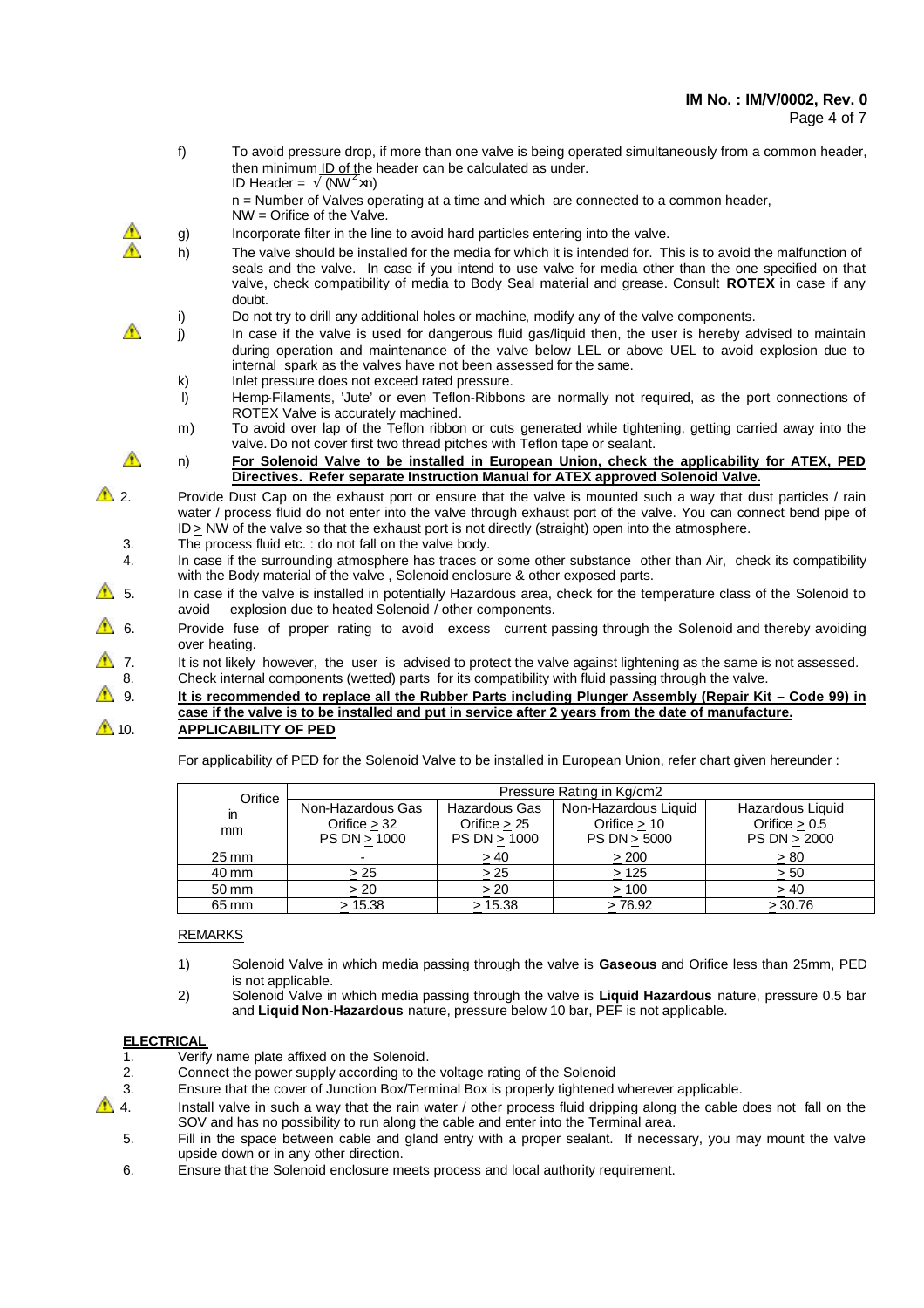Page 5 of 7

- 7. The Plug In, Terminal Box, FPJB, IS Solenoids are provided with test leads. Remove them before final installation.
- 8. Check for proper connections for the Solenoid which are polarity sensitive e.g. (a) Latched Solenoid (b) EEx ia Solenoid.
- **1** 9. **Refer separate manual for construction of the Solenoid and for specific instructions related to Solenoid e.g. (a) EEx ia (b) Latched Solenoid (c) EExd Solenoid IP 67,IP 54**
	- 10. Ensure that the solenoid construction is selected properly meeting the environment in which the valve is supposed to be installed e.g. use of Exd or Ex ia solenoid for valve to be installed in hazardous location or Weatherproof Solenoid having IP 67 for outdoor installation.
- 11. Flying Lead Solenoid is not recommended to be used for outdoor or indoor application where water/liquid splashing or high humidity is present.

## **MANUAL OVERRIDE OPERATION**

### (A) **PUSH & TURN TYPE (M6)**

When the solenoid is deenergised (Photo-3) and inlet and outlet ports connected, applying rated pressure, the valve can be operated either pressing the Manual Override, when the same is released, the valve returns back to the normal position. The val ve can also be locked in energized (Photo-4) position by pushing the Manual Override and rotating clockwise. To avoid Manual Override returning back to normal condition, ensure that the same is turned above 90º. The valve can be brought to normal condition by turning Manual Override anti clockwise.

### (B) **PUSH TYPE (M8) / LEVER TYPE (M4)**

When the solenoid is deenergised, inlet and outlet ports connection and rated pressure applied, the valve can be brought to energized position by pressing Manual Override / Lever. The valve remains in this position till Manual Override / Lever is pressed. As soon as the same is released, the valve returns back to the normal position.

## **TESTING OF THE VALVE AT THE TEST BENCH**

 $\triangle$  Check at least once in 3 years or following your routine maintenance schedule.

- a) Apply rated pressure at inlet port of the valve.
- b) Plug outlet port.
- c) Check operation of the valve and leakage at the exhaust ports and pilot vent at the rated and minimum working pressure by applying 75% to 120% rated voltage.
- d) While keeping the solenoid de-energised, check operation and leakage from exhaust and pilot vent ports of the valve at the rated and minimum working pressure by operating Manual Override.
- e) Without connecting air supply to the valve, operate Manual Override. Energise and De-eneerigse Solenoid to check for the plunger movement (normally movement should not be there) which can be checked by click sound. After operating Manual Override if plunger movement is found, reduce length of the manual override by 0.3mm from its tapper end. Continue this till click sound stops.
	- f) Check the insulation resistance of the Solenoid by applying 500V DC at terminals and the solenoid housing. It should be more than 100 Mega Ohms.

## **RECOMMENDED SPARES**

- a) Seal Kit (O Ring) (Code 98).
- b) Plunger assembly (Part No. 30).
- c) Spare Solenoid. (Code 34)
- d) Repair Kit (Code 99)

# **SPARE ORDERING CODE**



# **SPECIAL TOOLS**

• Guide Opening Tool **: ROTEX** Ref No. WN 1219 / M28 (Photo-1) or WN1219 / M22 (Photo-2) (ROTEX make).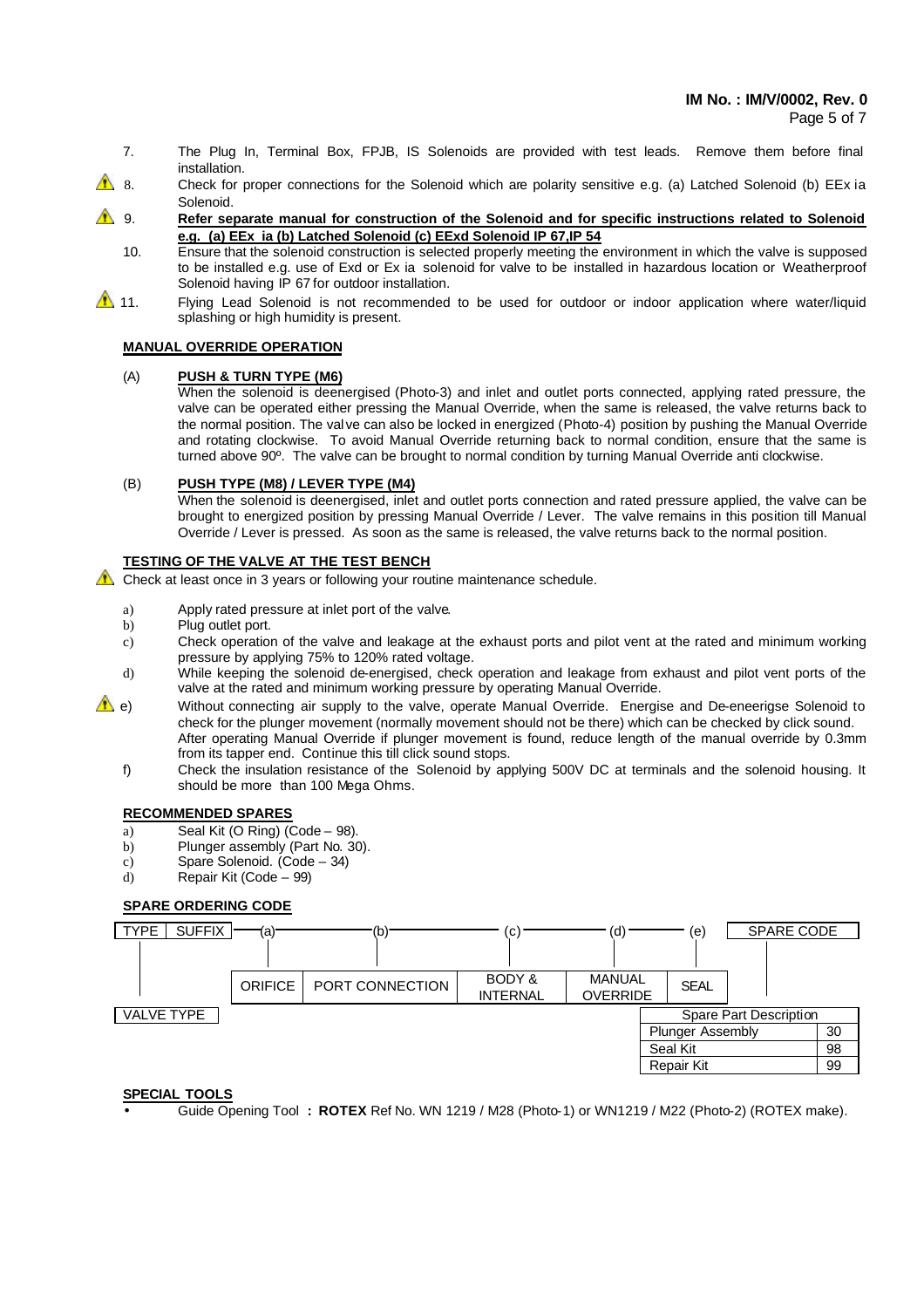#### Page 6 of 7

#### **RECOMMENDED MAINTENANCE PREVENTIVE**

- Replacement of Complete Set of O Ring ... . ... Once in 5 years or 2 million operations.
	- Solenoid O Ring (Part 35), Guide O Ring (Part 32),
	- MA O Ring (Part 22), Body O Ring (Part 20),
	- Seat O Ring (Part 19), Piston O Ring (Part 18)
	-
- Replacement of the Solenoid … … … … As and when required.
- Check of Insulation Resistance, Resistance of the Solenoid… Once in a year (shouldbe > 100 MOhms @
- Check Resistance of the Solenoid... **Exercise 20** manned and Replace Solenoid if the resistance reduces more (Not applicable for Solenoid with IS, RC options or than 5% computed at 20ºC as compared to its AC Solenoid with  $\geq 11$  Watt power). Initial value.

## **MAINTENANCE – GENERAL INSTRUCTION**

- The Solenoid Valve must be removed from the site and has to be maintained under safe conditions.
- All air and electrical connections must be switched off before removing valve from the line.
- It is recommended to replace complete set of O Ring even if one of the O Ring is damaged. This is to ensure trouble free operation of the valve and will avoid its premature failure.
	- Using Grease other than Silicon base Molykote M55 will lead to premature failure of O Rings of the **ROTEX** Solenoid valve.
- **<sup>4</sup>** If necessary to clean the components, **do not use Kerosene, Diesel, Petrol to clean valve as this damages the O Rings and other rubber material. Instead use light Detergent Soap Solution.**
	- Ensure that the components are free from dust, dirt, lint and metal burrs.
	- Twisting of O Ring should be avoided. Ensure that the twist is removed before fitting matching part.
	- While closing the matching part, the matching part should be pushed in a straight line. Turning motion should be avoided.
	- Pinching of O Ring at the groove corner at the time of closing gland should be avoided.
	- User is requested to use safe practice for maintenance.
	- It is important to place the dismantled Valve Parts on a clean paper or cloth in same sequence in which you have dismantled them.
	- Ensure to keep all the components of the valve separately to avoid their mixing up. The component appears tobe same may have small differences which will cause malfunction if interchanged.
	- In case of difficulty you should contact the Agent, Distributor or **ROTEX** directly.
	- Using **ROTEX** genuine spares will **Guarantee** you trouble free operation and will avoid premature failure.

## (A) **TO REPLACE SOLENOID**

- 1) Open dome nut (Part 37) and pull out solenoid (Part 34)<br>2) Replace new solenoid ensuring the construction, voltage
- Replace new solenoid ensuring the construction, voltage and current meets the requirements.
- 3) Tighten the dome nut (Part 37) applying torque of 0.2 kgm to 0.35 kgm to avoid over tightening of the solenoid.
- 4) Measure and record resistance of the Solenoid.

## (B) **TO REPLACE GUIDE ASSEMBLY (CORE TUBE) (Part 33) / PLUNGER (Part 30)**

- 1) Open dome nut (Part 37) and pull out solenoid (Part 34).
- 2) Open Guide Assembly (Core Tube) (Part 33) using guide opening tool as per Photo 2 or 3 (depending on the Guide Assembly (Core Tube) fitted on the valve).
- 3) Remove Plunger Assembly (Part 30).<br>4) Replace the necessary defective part
- Replace the necessary defective parts ensuring that the plunger assembly spring and the retaining ring is as per Photo - 5 or as per Photo – 6 & 7.
- 5) The Plunger as per Photo 6 & 7 is interchangeable and can be fitted in the existing Guide Assembly (Core Tube).
- 6) Fix Guide Assembly (Core Tube) using correct tool.
- 7) Fix the solenoid and dome nut as per Point-4 of procedure A.
- 8) Eventhough it is not recommended, in case if required, the Guide Assembly (Core Tube) (Part 33) can be opened using plier or other similar tool ensuring that the same does not damage anything or component and the plier is tighten above weld joint (weld joint should be at the centre of plier jaw width).

## (C) **REPLACEMENT OF MANUAL OVERRIDE (PART 8)**

- 1) Remove Grub Hex Socket Set Screw (Part 115) and pull out Manual Override (Part 8).
- 2) Replace new Manual Override applying light layer of Silicon Grease Molykot M55 and tighten the grub screw fully till the Manual Override stops traveling in and out.
- 3) Open the Grub Hex Socket Set Screw slightly (1/4 turn) and check the smooth movement of the grub screw.

Replacement of Plunger Assembly ... . ... ... ... Once in 5 years or 2 million operations

500V DC.